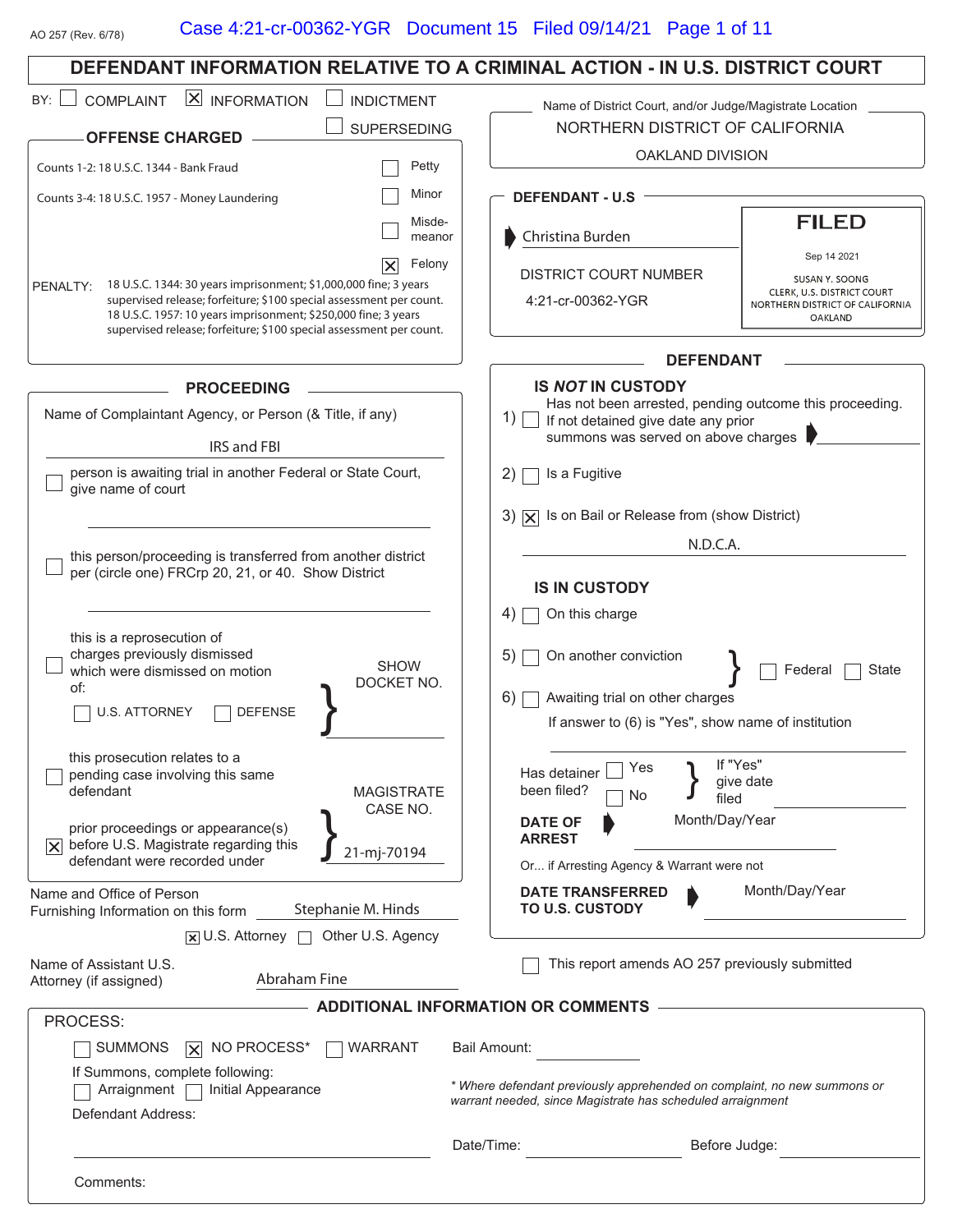|                | Case 4:21-cr-00362-YGR  Document 15  Filed 09/14/21  Page 2 of 11                                   |                                                                                                          |  |  |  |
|----------------|-----------------------------------------------------------------------------------------------------|----------------------------------------------------------------------------------------------------------|--|--|--|
|                |                                                                                                     |                                                                                                          |  |  |  |
| 1              | STEPHANIE M. HINDS (CABN 154284)                                                                    |                                                                                                          |  |  |  |
| $\overline{2}$ | <b>Acting United States Attorney</b>                                                                | <b>FILED</b>                                                                                             |  |  |  |
| 3              |                                                                                                     | Sep 14 2021                                                                                              |  |  |  |
| 4              |                                                                                                     | <b>SUSAN Y. SOONG</b><br>CLERK, U.S. DISTRICT COURT<br>NORTHERN DISTRICT OF CALIFORNIA<br><b>OAKLAND</b> |  |  |  |
| 5              |                                                                                                     |                                                                                                          |  |  |  |
| 6              |                                                                                                     |                                                                                                          |  |  |  |
| 7<br>8         | UNITED STATES DISTRICT COURT                                                                        |                                                                                                          |  |  |  |
| 9              | NORTHERN DISTRICT OF CALIFORNIA                                                                     |                                                                                                          |  |  |  |
| 10             | <b>OAKLAND DIVISION</b>                                                                             |                                                                                                          |  |  |  |
| 11             | UNITED STATES OF AMERICA,                                                                           | CASE NO. 4:21-cr-00362-YGR                                                                               |  |  |  |
| 12             | Plaintiff,<br>VIOLATIONS:                                                                           |                                                                                                          |  |  |  |
| 13             | V.                                                                                                  | 18 U.S.C. § 1344(2) - Bank Fraud;<br>18 U.S.C. § 1957 – Engaging in Monetary                             |  |  |  |
| 14             | CHRISTINA BURDEN,<br><b>Unlawful Activity</b>                                                       | Transactions in Property Derived from Specified                                                          |  |  |  |
| 15             | 18 U.S.C. § 981(a)(1)(C), (b)(1) and 28 U.S.C. §<br>Defendant.<br>$2461(c)$ – Forfeiture Allegation |                                                                                                          |  |  |  |
| 16             |                                                                                                     |                                                                                                          |  |  |  |
| 17             | <b>OAKLAND VENUE</b>                                                                                |                                                                                                          |  |  |  |
| 18             | <b>INFORMATION</b>                                                                                  |                                                                                                          |  |  |  |
| 19             | The United States Attorney charges:                                                                 |                                                                                                          |  |  |  |
| 20             | <b>Introductory Allegations</b>                                                                     |                                                                                                          |  |  |  |
| 21             | At all times relevant to this Information:                                                          |                                                                                                          |  |  |  |
| 22             | 1.<br>Defendant CHRISTINA BURDEN resided in the Northern District of California, among              |                                                                                                          |  |  |  |
| 23             | other places.                                                                                       |                                                                                                          |  |  |  |
| 24             | 2.<br>Burden Consulting Group LLC was an entity organized with the California Secretary of          |                                                                                                          |  |  |  |
| 25             | State on or about January 13, 2020.                                                                 |                                                                                                          |  |  |  |
| 26             | 3.<br>Blessing Box Co LLC was an entity organized with the California Secretary of State on         |                                                                                                          |  |  |  |
| 27             | or about April 24, 2020.                                                                            |                                                                                                          |  |  |  |
| 28             | Defendant CHRISTINA BURDEN served as the authorized representative and either<br>4.                 |                                                                                                          |  |  |  |
|                | <b>INFORMATION</b><br>$\mathbf{1}$                                                                  |                                                                                                          |  |  |  |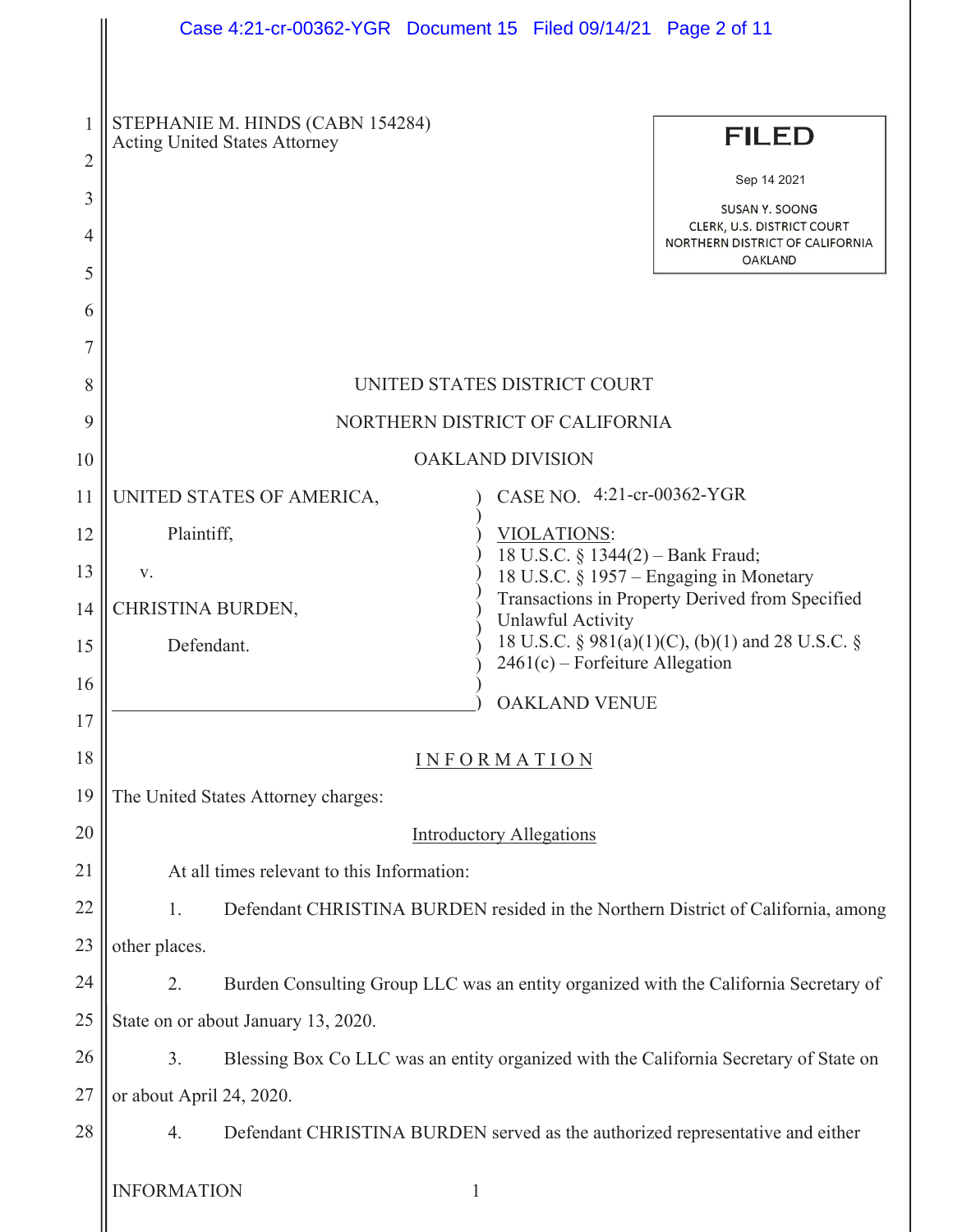1 2 owner or founder of Burden Consulting Group LLC and Blessing Box Co LLC (together the "Burden Entities").

#### The Small Business Administration and the CARES Act

7 8 5. The United States Small Business Administration ("SBA") was an executive-branch agency of the United States government that provided support to entrepreneurs and small businesses. The mission of the SBA was to maintain and strengthen the nation's economy by enabling the establishment and viability of small businesses and by assisting in the economic recovery of communities after disasters.

9 10 6. As part of this effort, the SBA enabled and provided for loans through banks, credit unions, and other lenders that had government-backed guarantees. The SBA also provided direct loans.

11 12 13 14 15 7. In or around March 2020, the Coronavirus Aid, Relief, and Economic Security ("CARES") Act was enacted to provide emergency financial assistance to the millions of Americans suffering adverse economic effects caused by the COVID-19 pandemic. The CARES Act established several new temporary programs and provided for expansion of others, including programs created and/or administered by the SBA.

16

### The Paycheck Protection Program

17 18 19 20 21 8. One source of relief provided by the CARES Act was the authorization of up to \$349 billion in forgivable loans to small businesses for job retention and certain other expenses, through a program referred to as the Paycheck Protection Program ("PPP"). In or around April 2020, Congress authorized over \$300 billion in additional PPP funding. The CARES Act required a business to be have been in operation before February 15, 2020, to be eligible for PPP loans.

22 23 24 25 26 27 28 9. In order to obtain a PPP loan, a qualifying business was required to submit a PPP loan application, which was signed by an authorized representative of the business. The PPP loan application required the business (through its authorized representative) to acknowledge the program rules and make certain affirmative certifications in order to be eligible to obtain the PPP loan. In the PPP loan application, the small business (through its authorized representative) was required to state, among other things, its: (i) average monthly payroll expenses; and (ii) number of employees. These figures were used to calculate the amount of money the small business was eligible to receive under the PPP. In addition,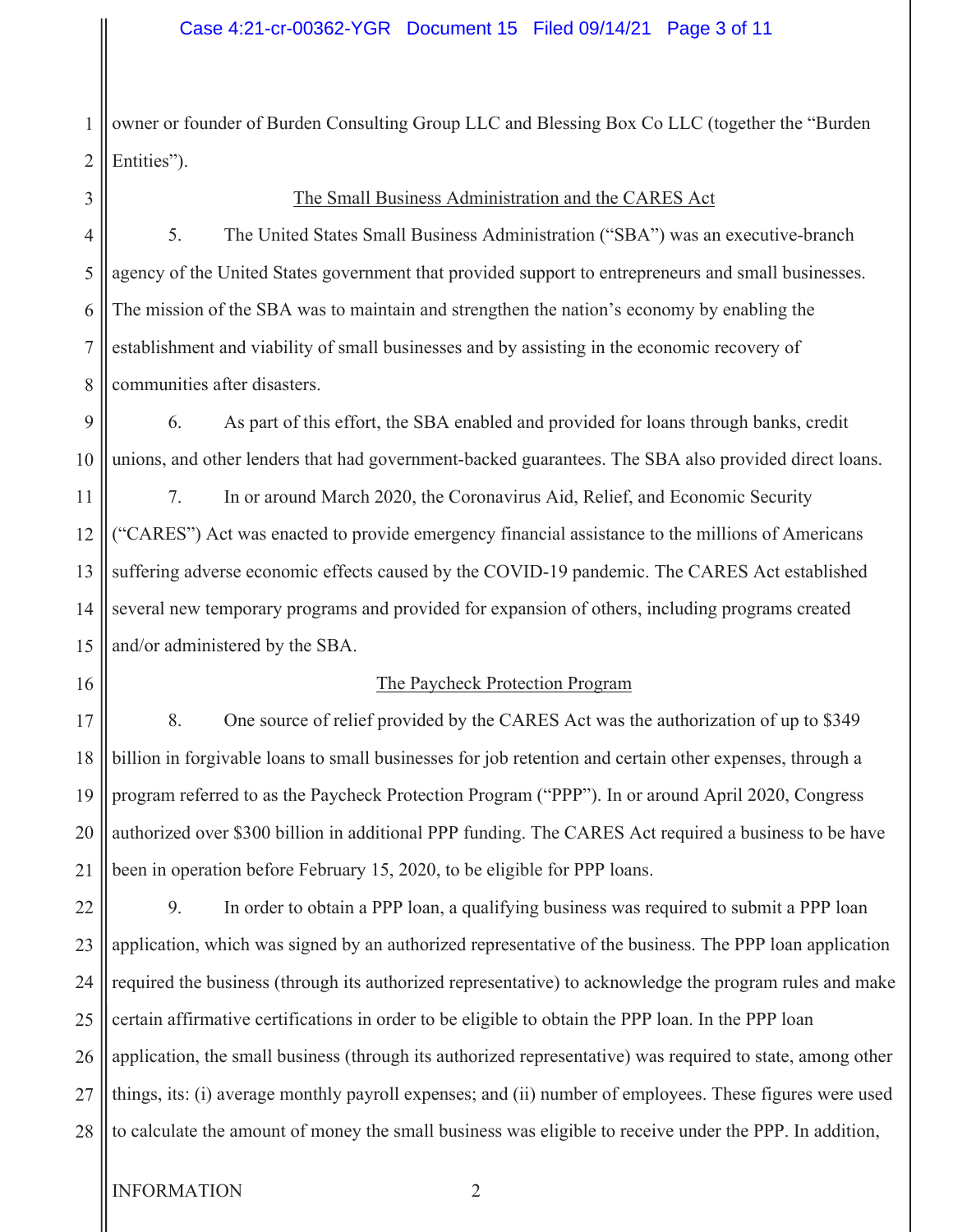1 2 businesses applying for a PPP loan were required to provide documentation showing their payroll expenses.

3 4 5 6 7 10. A PPP loan application was required to be processed by a participating financial institution ("lender"). If a PPP loan application was approved, the lender funded the PPP loan using its own moneys, which were 100% guaranteed by the SBA. Data from the application, including information about the borrower, the total amount of the loan, and the listed number of employees, was transmitted by the lender to the SBA in the course of processing the loan.

8 9 10 11 12 11. PPP loan proceeds were required to be used by the business on certain permissible expenses: payroll costs, interest on mortgages, rent, and utilities. The PPP allowed the interest and principal on the PPP loan to be entirely forgiven if the business spent the loan proceeds on these expense items within a designated period of time after receiving the proceeds and used a certain amount of the PPP loan proceeds on payroll expenses.

13

### The Economic Injury Disaster Loan Program

14 15 16 12. The Economic Injury Disaster Loan ("EIDL") program was an SBA program that provided low-interest financing to small businesses, renters, and homeowners in regions affected by declared disasters.

17 18 19 20 21 13. The CARES Act authorized the SBA to provide EIDLs to eligible small businesses experiencing substantial financial disruptions due to the COVID-19 pandemic. In addition, the CARES Act authorized the SBA to issue advances of up to \$10,000 to small businesses. The amount of the advance was determined by the number of employees the applicant certified having. The advances did not have to be repaid.

22 23 24 25 26 27 14. In order to obtain an EIDL and advance, a qualifying business was required to submit an application to the SBA and provide information about its operations, such as the number of employees, gross revenue for the 12-month period preceding the disaster, and cost of goods sold in the 12-month period preceding the disaster. In the case of EIDLs for COVID-19 relief, the 12-month period was that preceding January 31, 2020. The applicant was also required to certify that all of the information in the application was true and correct to the best of the applicant's knowledge.

28

15. EIDL applications were submitted directly to the SBA and processed by the agency with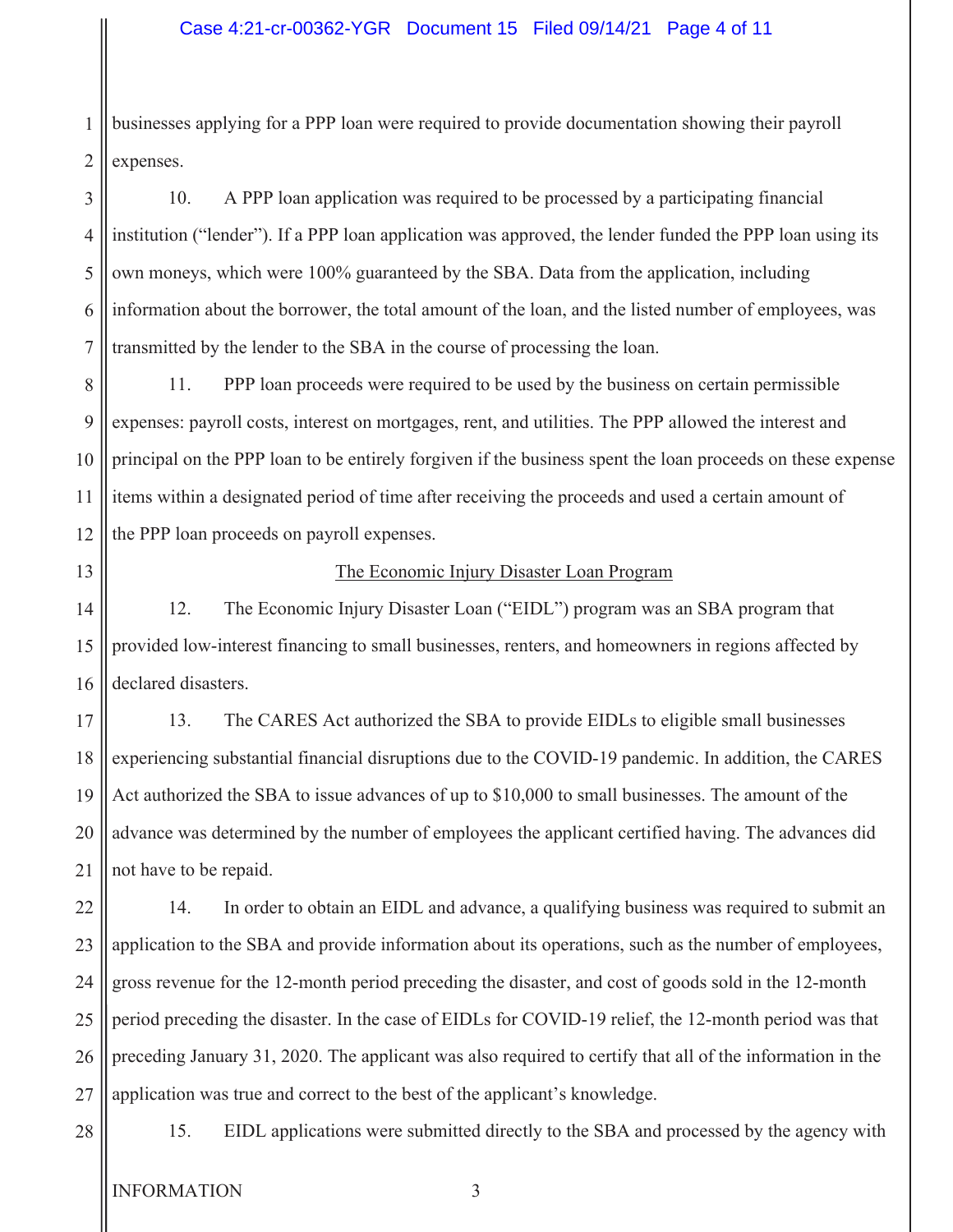#### Case 4:21-cr-00362-YGR Document 15 Filed 09/14/21 Page 5 of 11

1 2 3 4 5 6 support from a government contractor, Rapid Finance. The amount of the loan, if the application was approved, was determined based, in part, on the information provided in the application concerning the number of employees, gross revenue, and cost of goods, as described above. Any funds issued under an EIDL or advance were issued directly by the SBA. EIDL funds were permitted to be used for payroll expenses, sick leave, production costs, and business obligations, such as debts, rent, and mortgage payments. If the applicant also obtained a loan under the PPP, the EIDL funds were not permitted to be used for the same purpose as the PPP funds.

25

#### Relevant Financial Institutions and Related Entities

16. FINANCIAL TECHNOLOGY COMPANY A is a financial technology company that partnered with FINANCIAL INSTITUTION A to process PPP loan applications. FINANCIAL INSTITUTION A is a financial institution, as that term is defined in Title 18, United States Code, Section 20, the deposits of which were insured by the Federal Deposit Insurance Corporation ("FDIC"), and is located in Salt Lake City, Utah. FINANCIAL INSTITUTION A participated in the PPP as a lender and, as such, was authorized to lend funds to eligible borrowers under the terms of the PPP.

18 19 20 17. FINANCIAL TECHNOLOGY COMPANY B is a financial technology company that partnered with FINANCIAL INSTITUTION B to process PPP loan applications. FINANCIAL INSTITUTION B is a financial institution, as that term is defined in Title 18, United States Code, Section 20, the deposits of which were insured by the FDIC, and is located in Fort Lee, New Jersey. FINANCIAL INSTITUTION B participated in the SBA's PPP as a lender and, as such, was authorized to lend funds to eligible borrowers under the terms of the PPP.

21 22 23 24 18. FINANCIAL INSTITUTION C is a financial institution, as that term is defined in Title 18, United States Code, Section 20, the deposits of which were insured by the FDIC, and is located in Vienna, Virginia. At all times relevant to this Information, BURDEN maintained an account at FINANCIAL INSTITUTION C in which she received the loan proceeds described in this Information.

#### The Scheme to Defraud

26 27 28 19. Beginning at a date unknown, but no later than April 2020, and continuing through approximately October 2020, BURDEN devised a scheme and artifice to defraud by submitting and causing to be submitted false and fraudulent loan applications to FINANCIAL TECHNOLOGY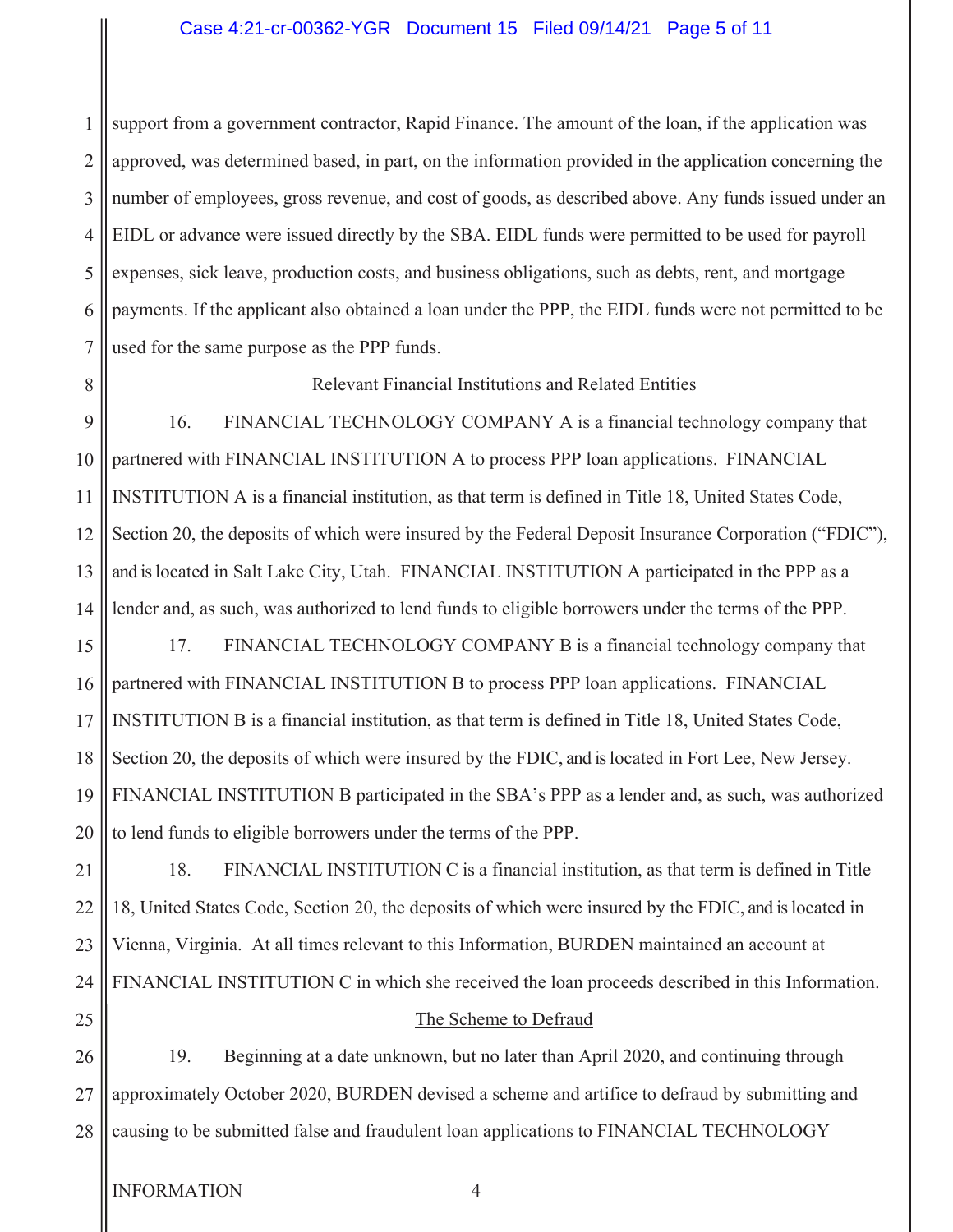1 2 3 4 COMPANY B and FINANCIAL TECHNOLOGY COMPANY A in order to obtain funds through the PPP from FINANCIAL INSTITUTION B and FINANCIAL INSTITUTION A, and by submitting false and fraudulent loan applications to the SBA to obtain funds through the EIDL program, as described further below.

#### Manner and Means

6 7 20. The objective of BURDEN's scheme was to obtain funds for personal use by submitting fraudulent loan applications for PPP and EIDL funds.

8 9 10 11 12 21. As part of the scheme to defraud, BURDEN sought more than \$4.6 million in PPP and EIDL loans for the Burden Entities and actually obtained more than \$1.1 million in loan proceeds on behalf of those entities. BURDEN submitted these loan applications to FINANCIAL TECHNOLOGY COMPANY A, FINANCIAL TECHNOLOGY COMPANY B, and the SBA, and obtained loans from FINANCIAL INSTITUTION A, FINANCIAL INSTITUTION B, and the SBA.

#### 13 EIDL Application to the SBA

5

14 15 16 17 22. On or about April 7, 2020, BURDEN submitted an EIDL application for \$150,900 to the SBA, on behalf of Burden Consulting Group. On the application, BURDEN falsely listed Burden Consulting Group's gross revenues for the twelve-month period prior to January 31, 2020, as \$856,000 and its cost of goods sold for the same period as \$121,000.

18 19 23. The loan was approved, and \$150,900 was disbursed to BURDEN's personal Bank Account on or about June 16, 2020.

20 21 PPP Loan Application to FINANCIAL TECHNOLOGY COMPANY A and FINANCIAL INSTITUTION A

22 23 24 25 26 24. On or about May 16, 2020, BURDEN signed a PPP loan application for \$307,916 that was submitted on behalf of Burden Consulting Group to FINANCIAL TECHNOLOGY COMPANY A. BURDEN listed her title as "Owner" with 100% ownership. On Form 2483 of the application, BURDEN falsely certified that she is not an owner of any other business, nor does she have common management with any other business.

27 28 25. On the application, through the placement of her initials, BURDEN falsely certified that Burden Consulting Group had employees for whom it paid salaries and payroll taxes or paid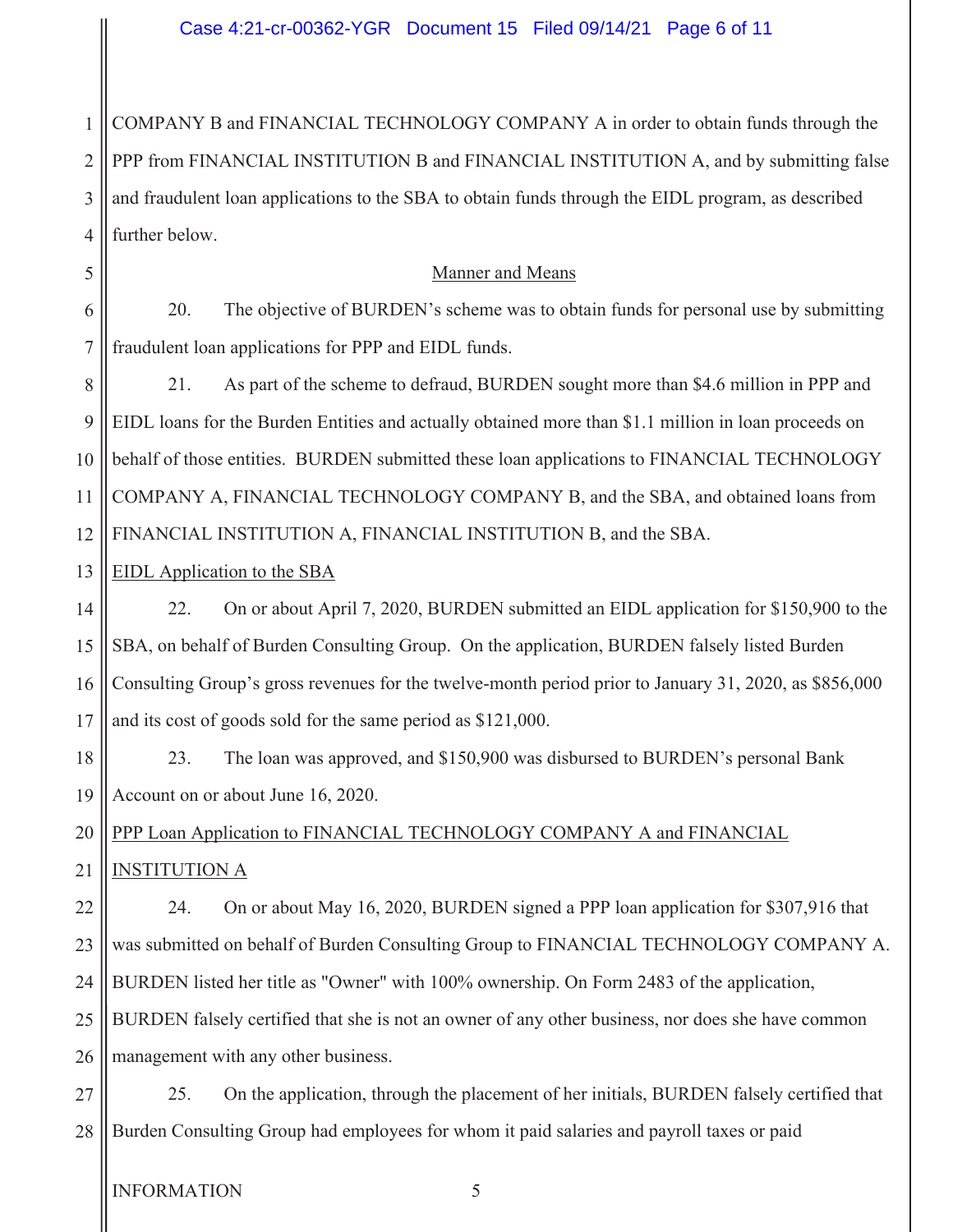#### Case 4:21-cr-00362-YGR Document 15 Filed 09/14/21 Page 7 of 11

1 independent contractors.

2 3 26. On the application, Burden Consulting Group falsely listed an average monthly payroll of \$123,166.60 with 15 employees.

4 5 6 27. To support the loan application, BURDEN submitted a fraudulent document purporting to be Burden Consulting Group's 2019 IRS Form 941. Form 941 is an Employer's Quarterly Federal Tax Return. Burden Consulting Group has never filed an IRS Form 941.

7 8 9 28. To support the loan application, BURDEN submitted a fraudulent document purporting to be a FINANCIAL INSTITUTION C bank statement for a Burden Consulting Group business account.

10 11 12 29. The loan was approved and \$307,916 was disbursed from FINANCIAL INSTITUTION A to BURDEN's personal FINANCIAL INSTITUTION C Account on or about May 28, 2020. PPP Loan Application to FINANCIAL TECHNOLOGY COMPANY B and FINANCIAL

#### 13 INSTITUTION B

14 15 16 17 18 30. On or about June 20, 2020, BURDEN signed a PPP loan application for \$684,375 that was submitted on behalf of Blessing Box to FINANCIAL TECHNOLOGY COMPANY B. On the application, BURDEN is listed as the owner (with 90% of the equity) and the business's address is listed as BURDEN's apartment in Oakland, California. On the application, BURDEN falsely stated that she is not an owner of any other business, nor does she have common management with any other business.

19 20 31. On the application, through the placement of her initials, BURDEN falsely certified that Blessing Box had employees for whom it paid salaries and payroll taxes or paid independent contractors.

21 22 32. BURDEN falsely listed Blessing Box's average monthly payroll as \$273,750 with 89 employees on the application.

23 24 25 33. To support the application, BURDEN submitted a fraudulent document purporting to be a FINANCIAL INSTITUTION C bank statement for Blessing Box's business FINANCIAL INSTITUTION Account for a statement period of February 1, 2020 to February 31, 2020.

26 27 28 34. To further support the loan application, BURDEN submitted documents purporting to be Blessing Box's IRS Forms 940 and W-3 for 2019. Form 940 is an employer's annual federal unemployment tax return. Form W-3 is a summary for the Social Security Administration of all the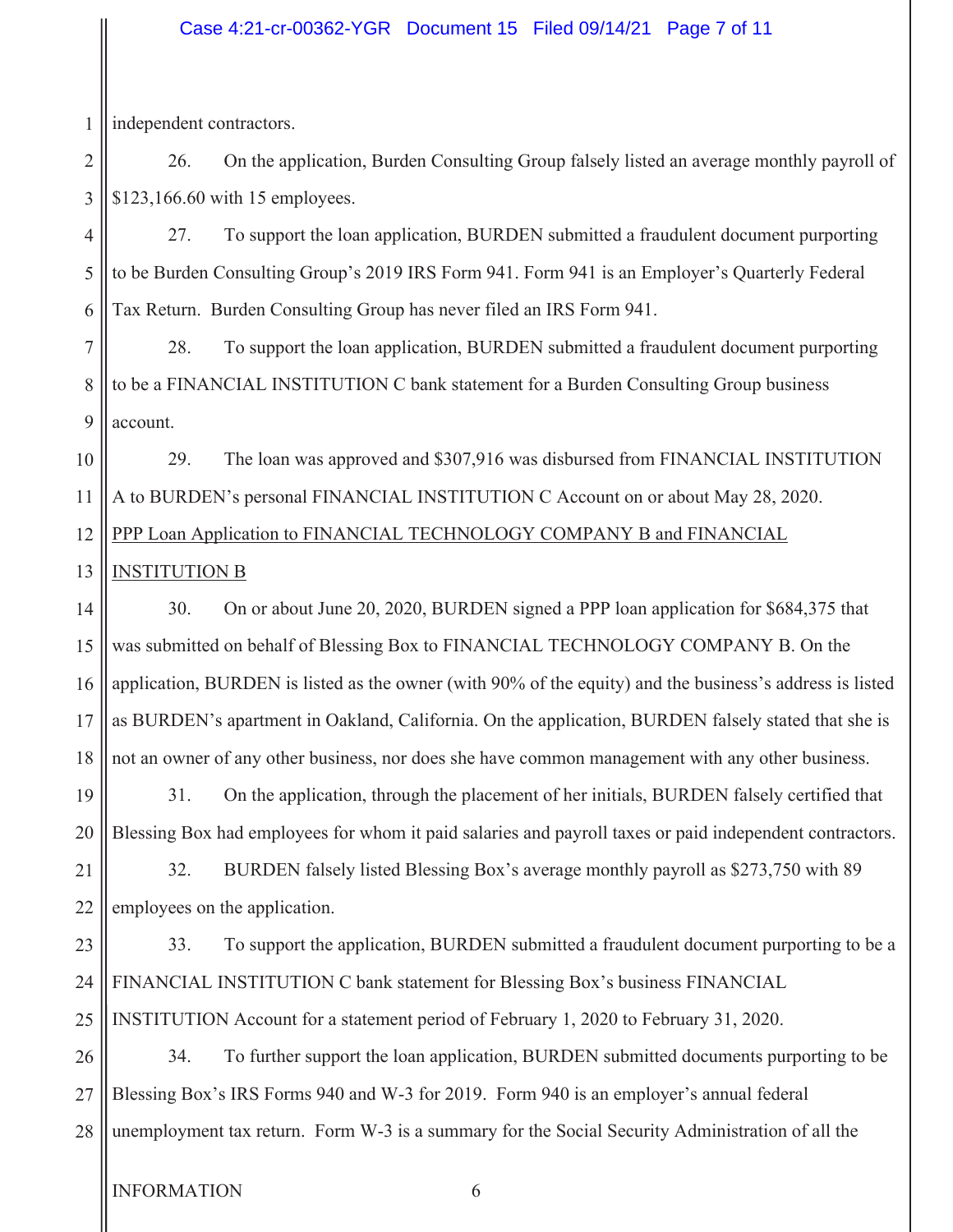#### Case 4:21-cr-00362-YGR Document 15 Filed 09/14/21 Page 8 of 11

1 2 3 business' employee wages and contributions for the previous year. Both documents falsely reported the total compensation paid in 2019 was \$8,900,000 to 89 employees. In fact, Blessing Box never filed a Form 940 with the IRS and never submitted a Form W-3.

4 5 6 35. The loan was approved and \$684,375 was disbursed from FINANCIAL INSTITUTION B to BURDEN's personal FINANCIAL INSTITUTION C FINANCIAL INSTITUTION Account on or about July 7, 2020.

7 COUNTS ONE AND TWO:  $(18$  U.S.C. § 1344  $(2)$  – Bank Fraud)

8 9 36. The factual allegations in paragraphs 1 through 35 are re-alleged and incorporated herein as if set forth in full.

10 11 37. On or about the dates set forth in the separate counts below, in the Northern District of California and elsewhere, the defendant,

#### CHRISTINA BURDEN,

13 14 15 16 17 having knowingly and with the intent to defraud devised and executed, and attempted to execute, a scheme and artifice to defraud a financial institution and to obtain moneys, funds, credits, assets, and other property that were then under the custody and control of financial institutions, by means of materially false and fraudulent pretenses, representations, and promises, and by concealment of material facts, did knowingly engage in the following transactions:

|  | Approximate<br>Date of<br><b>Application</b> | <b>Company Name</b>         | Program    | <b>Financial</b><br>Institution             | Amount<br>Sought |
|--|----------------------------------------------|-----------------------------|------------|---------------------------------------------|------------------|
|  | 05/16/2020                                   | BURDEN CONSULTING GROUP LLC | <b>PPP</b> | <b>FINANCIAL</b><br><b>INSTITUTION</b><br>A | \$307,916        |
|  | 06/20/2020                                   | BLESSING BOX CO LLC         | <b>PPP</b> | <b>FINANCIAL</b><br><b>INSTITUTION</b><br>B | \$684,375        |

24 Each in violation of Title 18, United States Code, Section 1344(2).

COUNTS THREE AND FOUR: (18 U.S.C. § 1957 – Engaging in Monetary Transactions in Property Derived from Specified Unlawful Activity)

38. The factual allegations in paragraphs 1 through 37 of this Information are re-alleged and incorporated as if fully set forth here.

12

18

19

20

21

22

23

25

26

27

28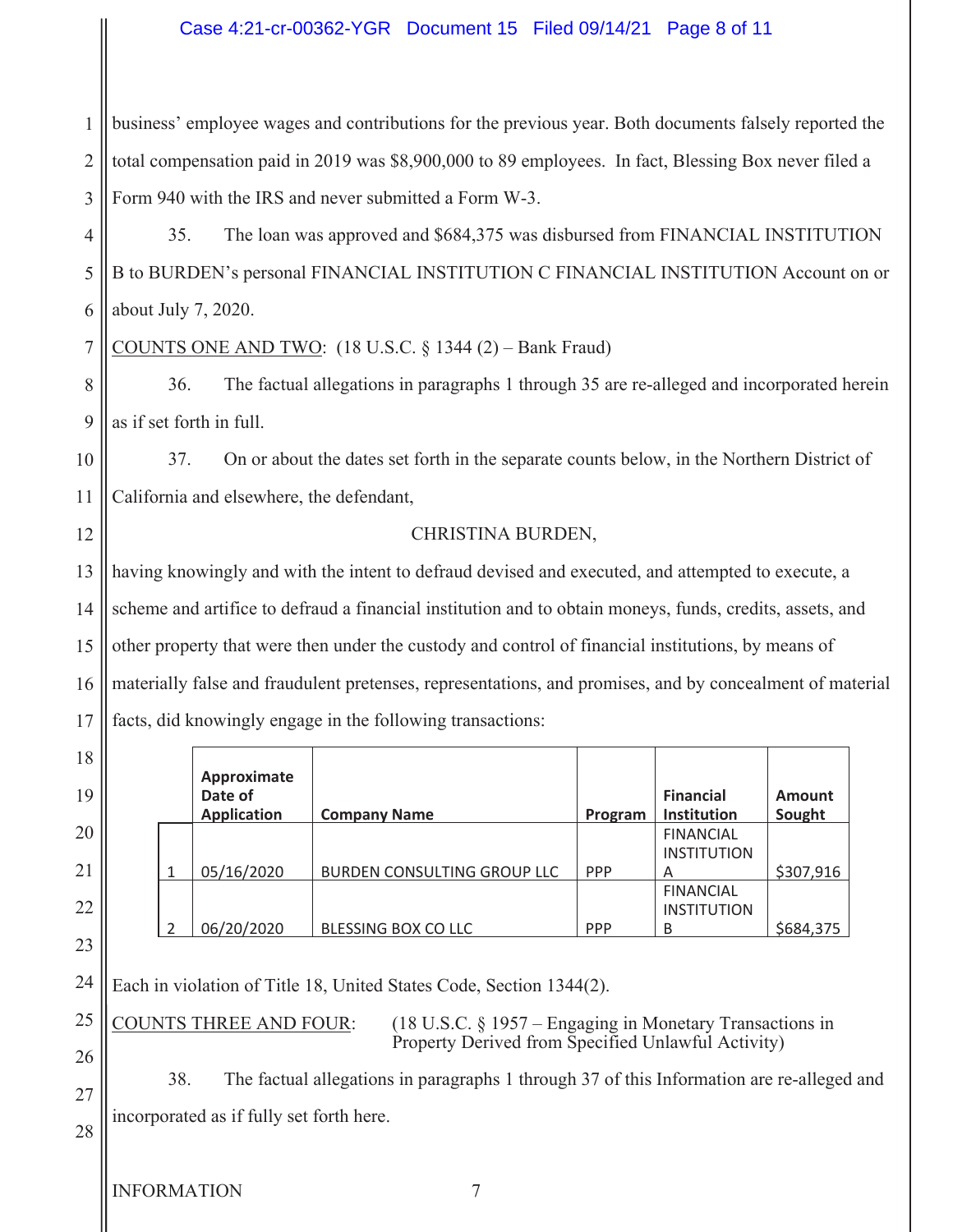1 2 39. Among other transactions, on or about July 17, 2020 and August 5, 2020, in the Northern District of California and elsewhere in the United States, the defendant,

### CHRISTINA BURDEN,

did knowingly engage in a monetary transaction by, through, and to a financial institution, in and affecting interstate and foreign commerce, in criminally derived property of a value greater than \$10,000, specifically, the transactions shown in the chart below, such funds having been derived from the specified unlawful activity of bank fraud.

|                                                                                                                |                                                                                           |               | <b>Financial</b>                         |
|----------------------------------------------------------------------------------------------------------------|-------------------------------------------------------------------------------------------|---------------|------------------------------------------|
| <b>Date</b>                                                                                                    | <b>Description</b>                                                                        | <b>Amount</b> | <b>Institution</b>                       |
|                                                                                                                |                                                                                           |               | <b>FINANCIAL</b>                         |
| 07/17/2020                                                                                                     | Private Jet Travel                                                                        | \$61,992.36   | <b>INSTITUTION C</b>                     |
| 08/05/2020                                                                                                     | Private Jet Travel                                                                        | \$14,401.00   | <b>FINANCIAL</b><br><b>INSTITUTION C</b> |
|                                                                                                                |                                                                                           |               |                                          |
|                                                                                                                |                                                                                           |               |                                          |
|                                                                                                                | All in violation of Title 18, United States Code, Section 1957.                           |               |                                          |
|                                                                                                                |                                                                                           |               |                                          |
| FORFEITURE ALLEGATION:                                                                                         | $(18 \text{ U.S.C. } § 981(a)(1)(C) & 28 \text{ U.S.C. } § 2461(c) - Criminal$            |               |                                          |
|                                                                                                                | Forfeiture)                                                                               |               |                                          |
| 40.                                                                                                            | All of the allegations contained in this Information are re-alleged and by this reference |               |                                          |
| fully incorporated herein for the purpose of alleging forfeiture pursuant to the provisions of Title 18,       |                                                                                           |               |                                          |
|                                                                                                                |                                                                                           |               |                                          |
| United States Code, Section 981(a)(1)(C) and (b)(1) and Title 28, United States Code, Section 2461(c).         |                                                                                           |               |                                          |
| Upon a conviction for the offenses alleged in Counts One and Two of this Information,<br>41.                   |                                                                                           |               |                                          |
| the defendant,                                                                                                 |                                                                                           |               |                                          |
|                                                                                                                | CHRISTINA BURDEN,                                                                         |               |                                          |
|                                                                                                                |                                                                                           |               |                                          |
| shall forfeit to the United States pursuant to 18 U.S.C. § $981(a)(1)(C)$ and (b)(1) and 28 U.S.C.             |                                                                                           |               |                                          |
| § 2461(c) all property constituting, and derived from, proceeds the defendant obtained directly and            |                                                                                           |               |                                          |
| indirectly, as the result of those violations, including, but not limited to, the following specific property: |                                                                                           |               |                                          |
| \$4,670.12 seized from a FINANCIAL INSTITUTION C Account bearing an                                            |                                                                                           |               |                                          |
| a.                                                                                                             |                                                                                           |               |                                          |
| account number ending in 7565;                                                                                 |                                                                                           |               |                                          |
|                                                                                                                |                                                                                           |               |                                          |
|                                                                                                                |                                                                                           |               |                                          |
|                                                                                                                |                                                                                           |               |                                          |

INFORMATION 8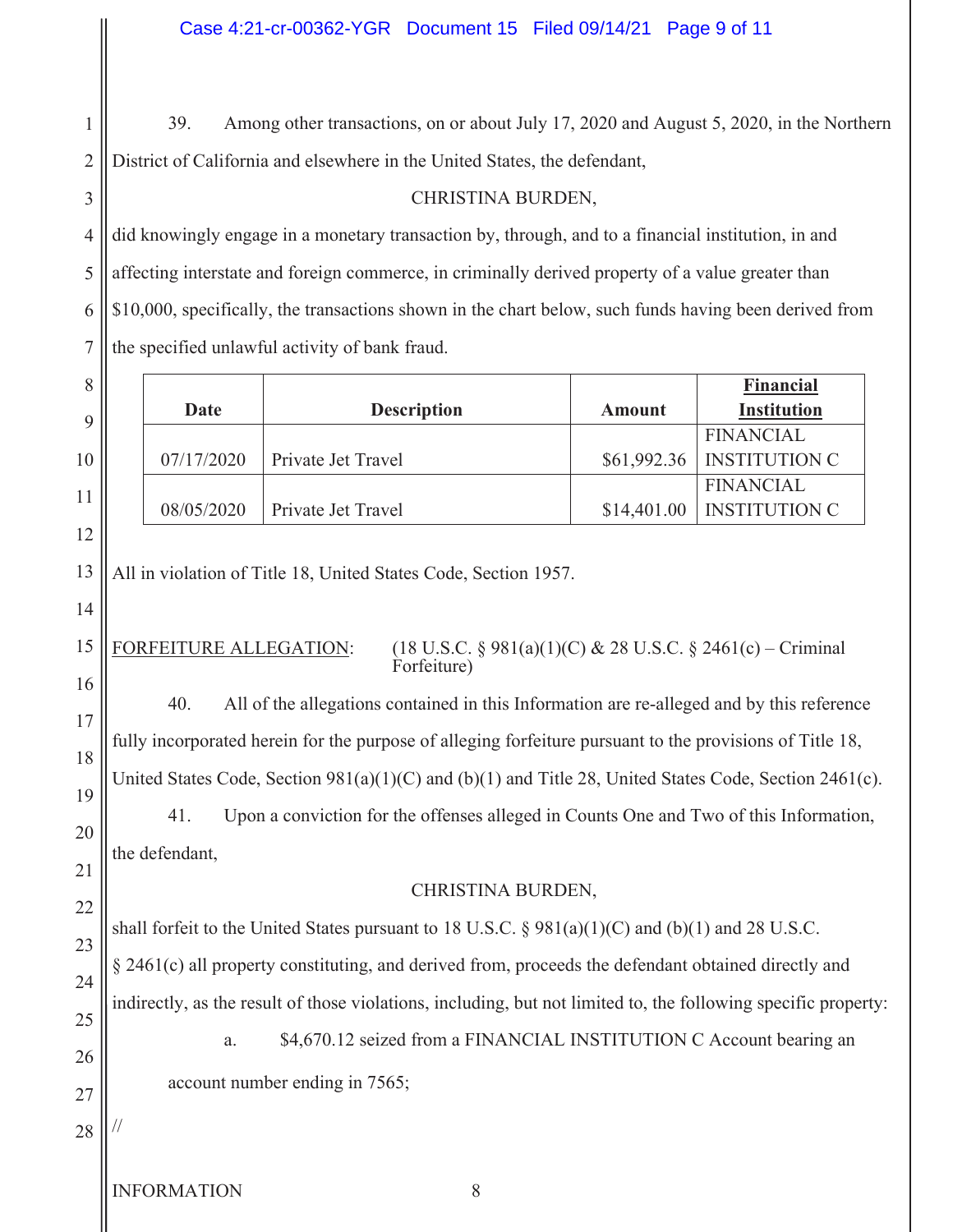$\mathbb{I}$ 

| 1                   | \$8,372.60, seized from FINANCIAL INSTITUTION C Account bearing an<br>$\mathbf{b}$ .              |  |  |  |
|---------------------|---------------------------------------------------------------------------------------------------|--|--|--|
| $\overline{2}$      | account number ending in 0717;                                                                    |  |  |  |
| 3                   | \$2.05 seized from a FINANCIAL INSTITUTION C Account bearing an account<br>c.                     |  |  |  |
| 4                   | number ending in 8423;                                                                            |  |  |  |
| 5                   | d.<br>\$452.77 seized from a University Federal Credit Union Account bearing an                   |  |  |  |
| 6                   | account number ending in 1391;                                                                    |  |  |  |
| $\overline{7}$<br>8 | \$2.86 seized from a BBVA Compass Account bearing an account number ending<br>e.                  |  |  |  |
| 9                   |                                                                                                   |  |  |  |
| 10                  | in 9795;                                                                                          |  |  |  |
| 11                  | f.<br>\$37,915.30 seized from a Bank of America Account bearing an account number                 |  |  |  |
| 12                  | ending in 7378;                                                                                   |  |  |  |
| 13                  | A \$35,000.00 BBVA Compass Cashier's check bearing check number<br>g.                             |  |  |  |
| 14                  | 0505032935, payable to "Merritt on $3rd$ ," held by the FPI Property Management firm;             |  |  |  |
| 15                  | A 2020 Mercedes Benz, VIN XXXXXXXXXXXX 7154;<br>h.                                                |  |  |  |
| 16                  | $\mathbf{i}$ .<br>A 2020 Nissan Altima, VIN XXXXXXXXXXXXX 8337;                                   |  |  |  |
| 17                  | j.<br>\$78,069.83 in U.S. Currency, as substitution for a 2020 Land Rover Range Rover             |  |  |  |
| 18                  | Sport, VIN XXXXXXXXXXXXX5629; and                                                                 |  |  |  |
| 19                  | k.<br>Any and all apparel seized from BURDEN's Chicago residence, located on East                 |  |  |  |
| 20                  | Wacker Drive.                                                                                     |  |  |  |
| 21                  | If any of the aforementioned property, as a result of any act or omission of defendant -<br>42.   |  |  |  |
| 22                  | cannot be located upon the exercise of due diligence;<br>a.                                       |  |  |  |
| 23                  | has been transferred or sold to, or deposited with, a third person;<br>b.                         |  |  |  |
| 24                  | has been placed beyond the jurisdiction of the Court;<br>$\mathbf{C}$ .                           |  |  |  |
| 25<br>26            | has been substantially diminished in value; or<br>d.                                              |  |  |  |
| 27                  | has been commingled with other property that cannot be divided without difficulty;<br>e.          |  |  |  |
| 28                  | any and all interest the defendant has in other property shall be vested in the United States and |  |  |  |
|                     |                                                                                                   |  |  |  |
|                     | <b>INFORMATION</b><br>9                                                                           |  |  |  |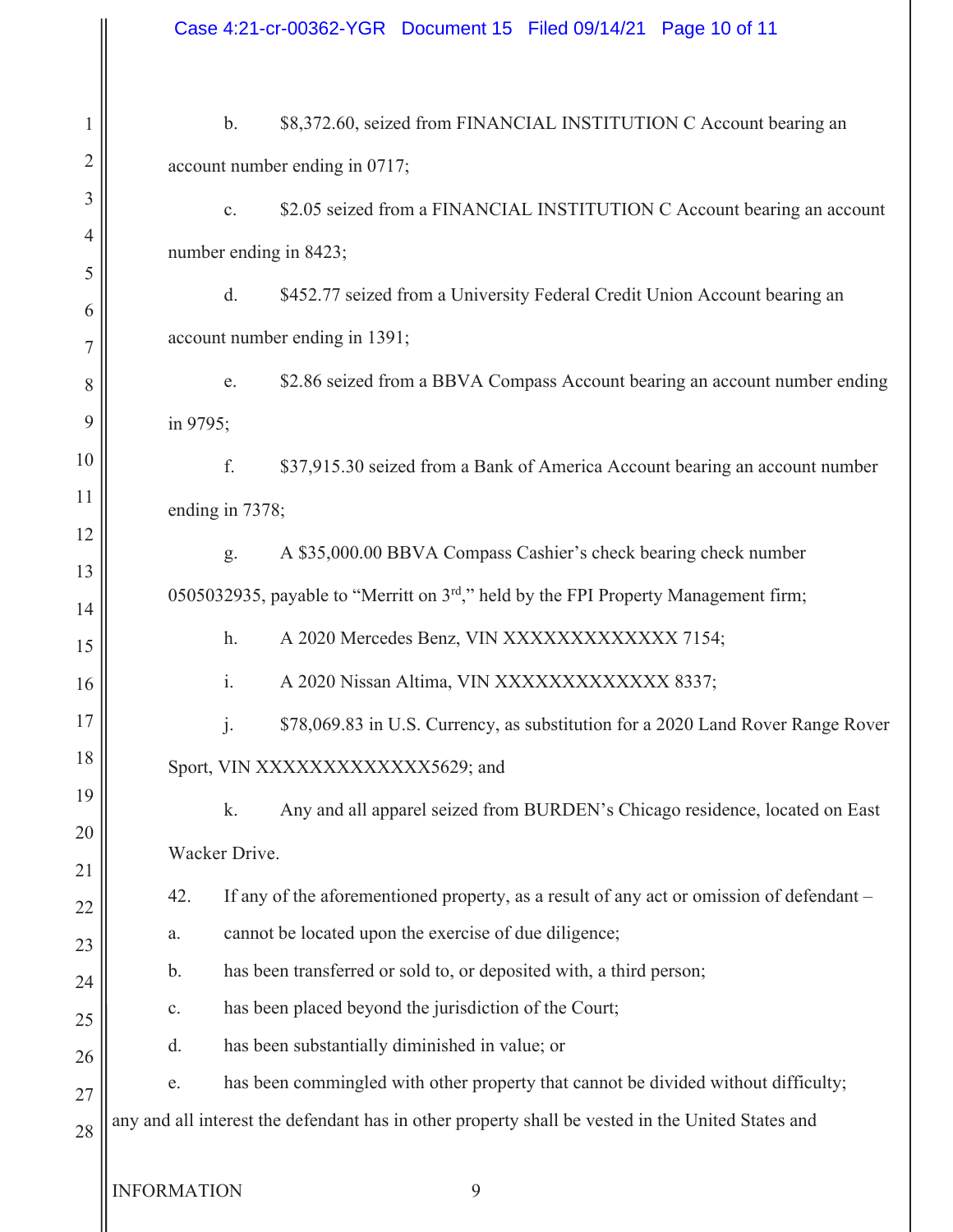# Case 4:21-cr-00362-YGR Document 15 Filed 09/14/21 Page 11 of 11

|                | Case 4:21-cr-00362-YGR  Document 15  Filed 09/14/21  Page 11 of 11                                     |
|----------------|--------------------------------------------------------------------------------------------------------|
| $\mathbf{1}$   | forfeited to the United States pursuant to 21 U.S.C. § 853p, as incorporated by 18 U.S.C. § 982(b)(1). |
| $\overline{2}$ | All in violation of Title 18, United States Code, Section 981(a)(1)(C) and (b)(1), Title 28, United    |
| $\mathfrak{Z}$ | States Code, Section 2461(c), and Rule 32.2 of the Federal Rules of Criminal Procedure.                |
| $\overline{4}$ |                                                                                                        |
| 5              | DATED: September 14, 2021<br>STEPHANIE M. HINDS                                                        |
| 6              | <b>Acting United States Attorney</b>                                                                   |
| $\overline{7}$ |                                                                                                        |
| 8              | <u>  s  Abraham Fine</u><br><b>ABRAHAM FINE</b>                                                        |
| 9              | <b>Assistant United States Attorney</b>                                                                |
| 10             |                                                                                                        |
| 11             |                                                                                                        |
| 12             |                                                                                                        |
| 13             |                                                                                                        |
| 14             |                                                                                                        |
| 15             |                                                                                                        |
| 16             |                                                                                                        |
| $17$           |                                                                                                        |
| 18             |                                                                                                        |
| 19             |                                                                                                        |
| 20             |                                                                                                        |
| 21             |                                                                                                        |
| 22             |                                                                                                        |
| 23             |                                                                                                        |
| 24             |                                                                                                        |
| 25             |                                                                                                        |
| 26             |                                                                                                        |
| 27             |                                                                                                        |
| 28             |                                                                                                        |
|                | <b>INFORMATION</b><br>$10\,$                                                                           |